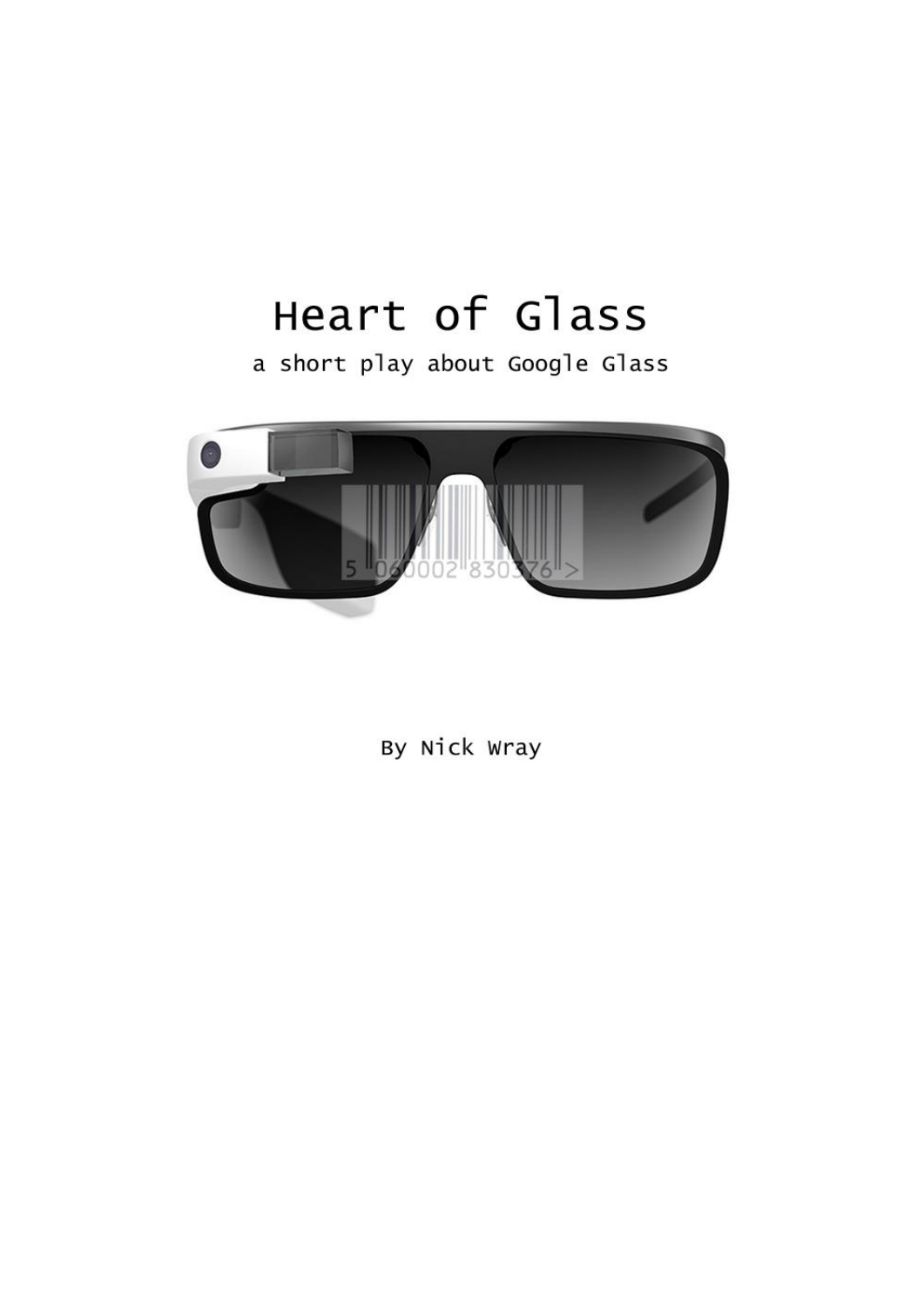### **HEART OF GLASS**

by Nick Wray

Short-listed by the Finsbury Theatre, London, 'Little Pieces of Gold' Competition, June 2014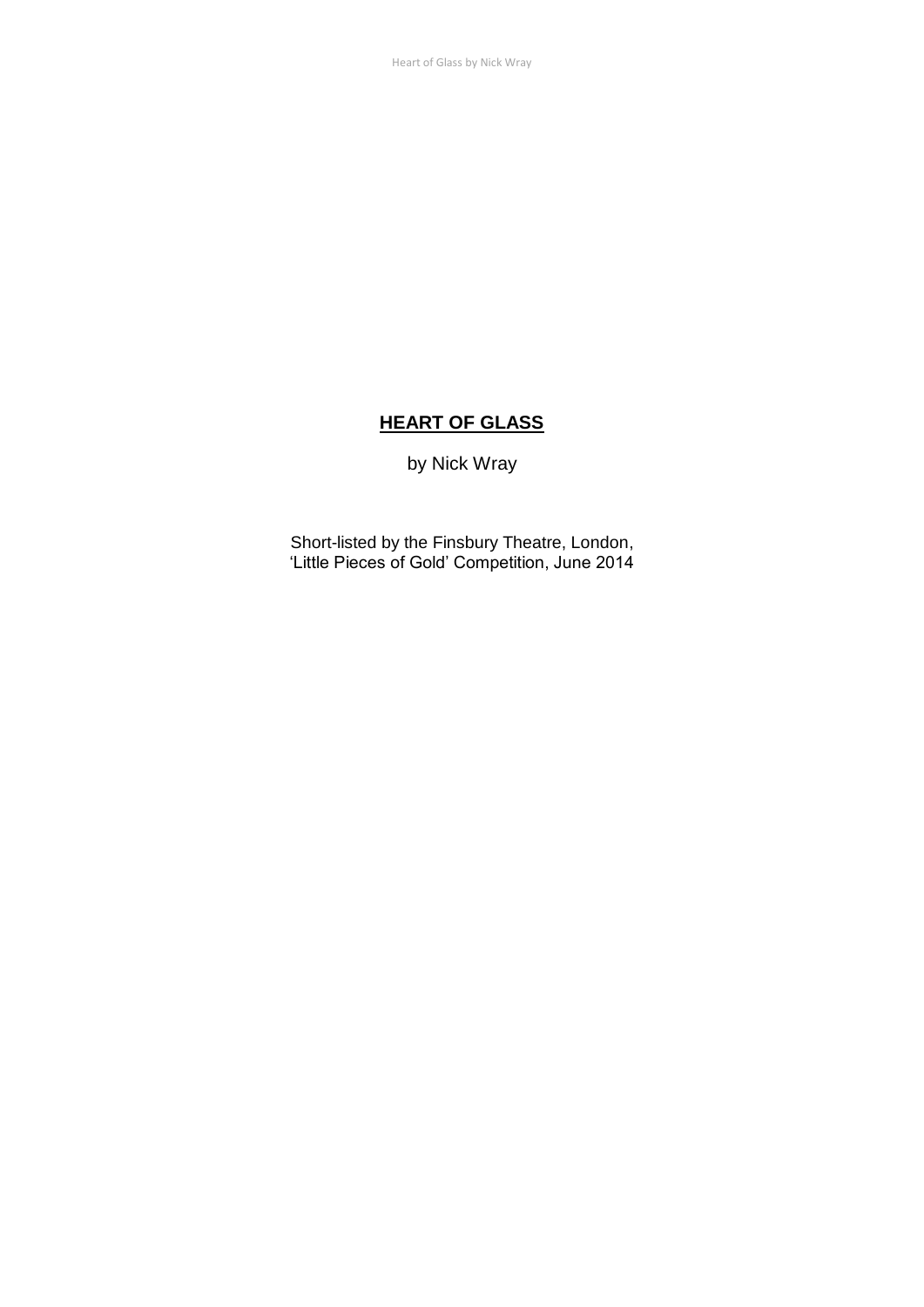Once I had a love and it was a gas Soon turned out had a heart of glass Seemed like the real thing, only to find Mucho mistrust, love's gone behind

'Heart of Glass' – Blondie.

**This play is based on two (real) short Tweets I received, one about Google Glass, the other concerning 'wearable' biomedical body sensors. Any errors and omissions, and all thinking and fantasy remain mine…**

*Link to background on Wearables:*  http://www.dezeen.com/2013/03/28/biostamp-temporary-tattoo-wearable-electronic-circuits-john-rogers-mc10/

*Link to background on Google Glass (and next generation Google contact lenses):*  http://readwrite.com/2014/04/17/google-patent-contact-lens-camera#awesm=~oCsbh9847noB4o

#### **Synopsis:**

Sergey Page (SP) a 30-something London-based developer works in 'digital'. He's curious. About people. And he wants to find out more about *you*. Sergey, enters the audience and starts to 'read' people's phones, apparently revealing the owners' characters from these. Em, apparently a member of the audience, is invited onto the stage. Sergey invites Em, a savvy professional Londoner, to try a *Wearable,* a patch that can wireless transmit medical data – like your blood pressure - from an individual onto their phone. Em is soon hooked. She encourages friends to try Wearables too (through what else, but her social networks). The phenomenon grows. Even the audience is caught up in it. Then the 'cracking' begins. Em's data, not just her Wearable but the internet is being read by Sergey. Sergey – part hacker, part virus – is all seeing. All he needs is a bit of code and his Google Glasses to read people like a book.

The play is based on real prototype technologies, Google Glass and wearable electronic circuits that will soon be available. 'Hearts of Glass' was short-listed by the Finsbury Theatre, London, 'Little Pieces of Gold' Competition, June 2014

Biography: Nick Wray is a freelance writer who also works on 'Futures' projects. Nick has written for the *Independent*, *Screen Digest* and *Viewfinder*, as well as other publications and media. Nick has recently completed 'Castles of Steel', a play for Radio 4 about the First World War naval engagement known as the Battle of Jutland. Nick has an MA in Interactive Media from the Royal College of Art and his polemic on the digital world, *The Living Garden*, won the ICL-Fujitsu prize for innovation in media and is shortly to be pitched as a book on crowdsourcing site 'Unbound'.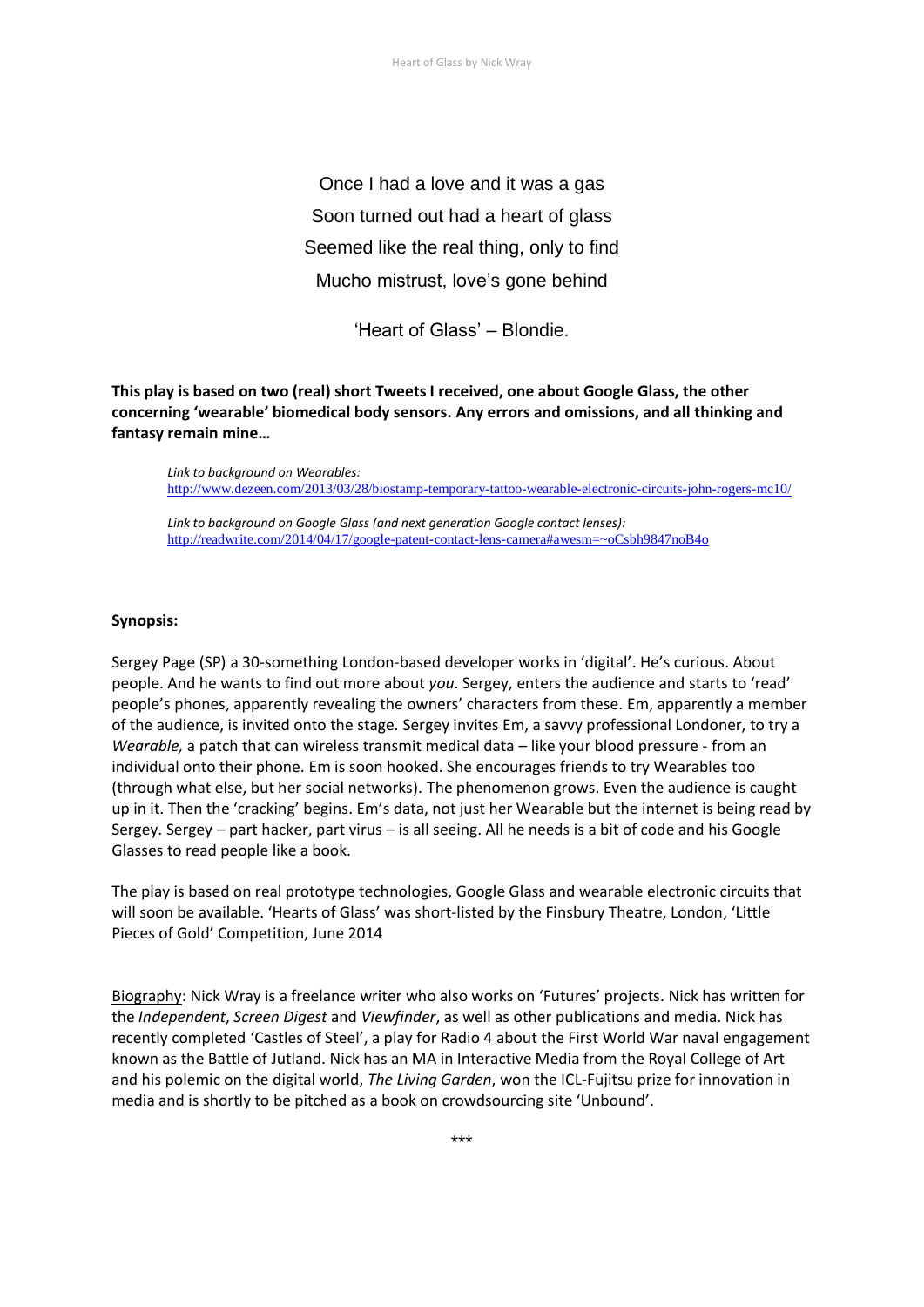# **Cast (in order of appearance)**

| SERGEY PAGE (SP): | Satchelled 30-something man, works on 'digital' in Hoxton. |
|-------------------|------------------------------------------------------------|
| EM:               | A 30-something professional woman working in publishing in |
|                   | London.                                                    |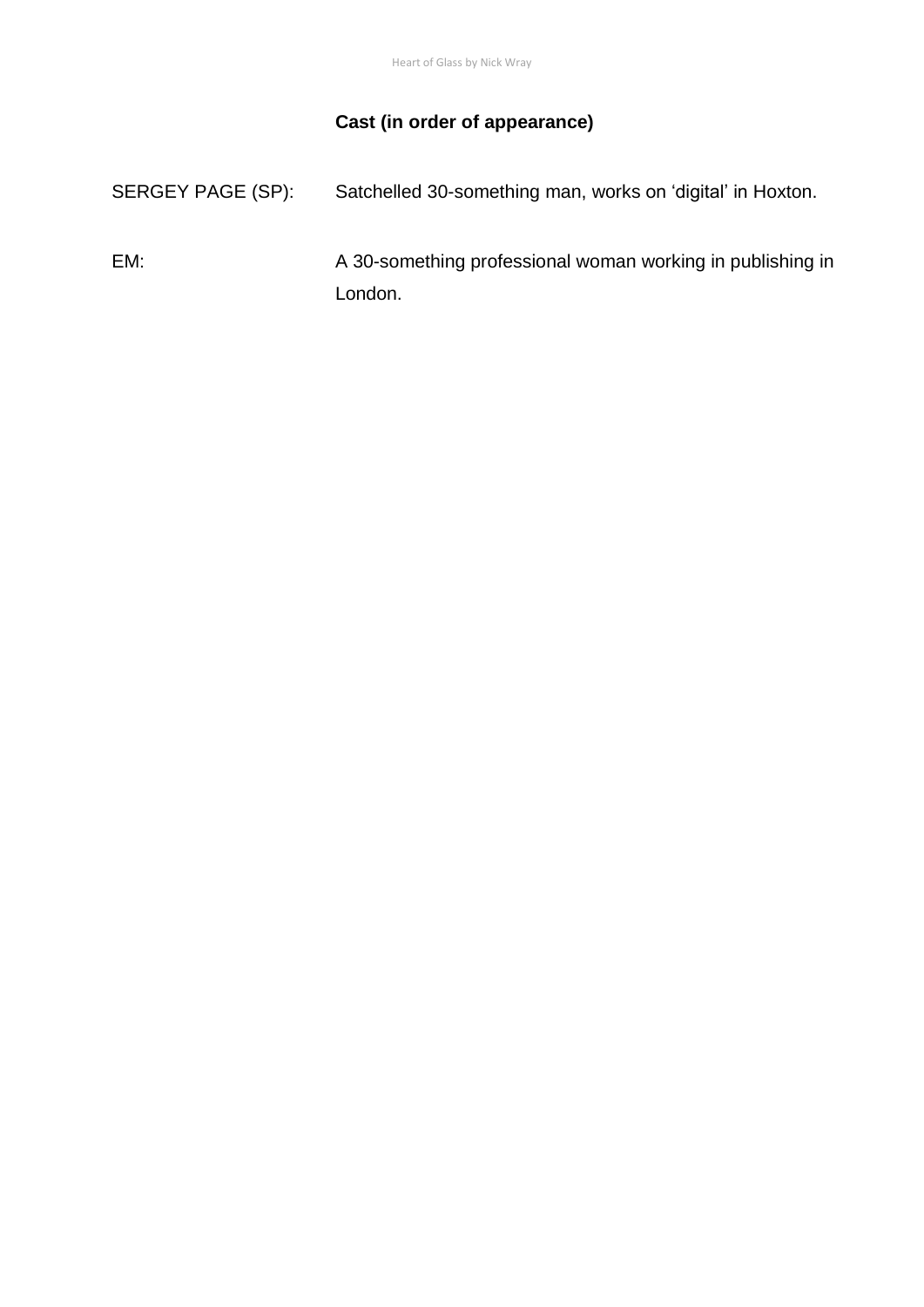ANNOUCEMENT ASKING AUDIENCE TO TAKE OUT THEIR MUTED PHONES. SERGEY PAGE (SG) WALKS ONTO STAGE. PUTS ON GLASSES AND LOOKS AT AUDIENCE. SP ENTERS FRONT ROW, LOOKING AT PEOPLE'S PHONES. EM IS ALREADY SEATED IN FRONT ROW.

SP: Come on, come on, show me. 'Farmville' *Really!? Oh little pigs, little pigs; where are you…?* I love the smell of crackling in the morning…

> SP MOVES TO ANOTHER MEMBER OF THE AUDIENCE AND PRETENDS TO READ OUT A FACEBOOK THREAD FROM THEIR SMARTPHONE (SP MIMICKS 'ZOE' & HER FRIEND USING TWO DIFFERENT VOICES)

"Zoe hates all men!" [FRIEND] What's the matter Babes…?" [ZOE] "All men are bastards…" [FRIEND] "You're beautiful Hun! Ignore him!"

> SP MOVES AROUND AUDIENCE AND LOOKS AT ANOTHER PHONE

*Candy Crush? …* Are you actually *from* Finsbury Park?

SP MOVES BACK TO PHONE/AUDIENCE MEMBER WITH 'ZOE' PHONE MESSAGE…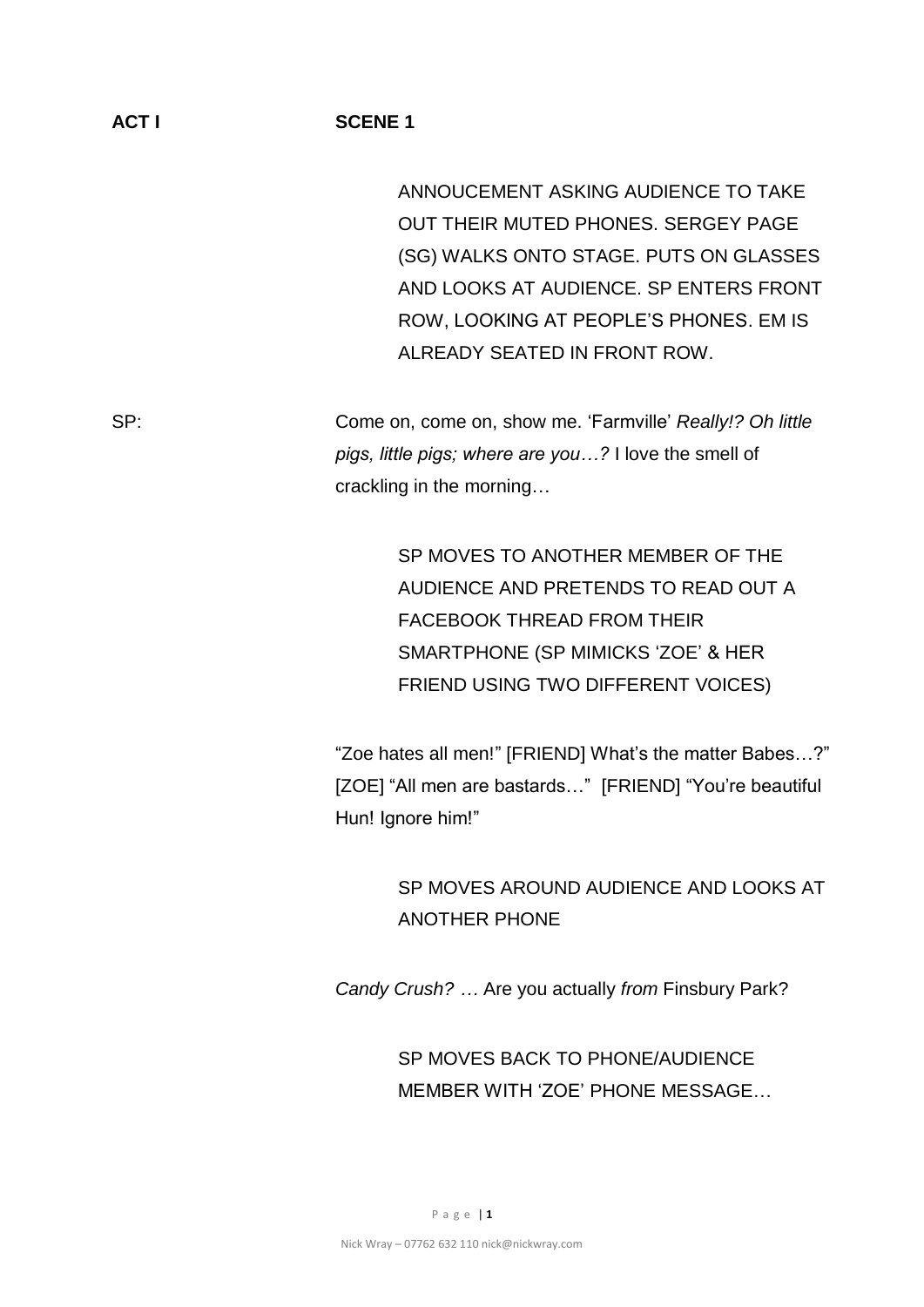SP: Oh, it's kicking off again: (MIMICKING ZOE) " …but I love him…" (NORMAL) Sad face!

# SP MOVES AROUND AUDIENCE AND LOOKS AT ANOTHER PHONE

I'm not an expert in the affairs of the human heart. But will *sexting* those, admittedly, entertaining pictures of your ex to your (BEAT WHILST COUNTING) 453 friends, 453!?; will that really help with your *affairs du coeur*? Anyway, haven't you heard of SnapChat?

(LOOKS AT ANOTHER PHONE)

SP: You're a bit into yourself!

#### (LOOKS AT ANOTHER PHONE)

(READING) 'Sad Face', 'Sad Face' 'LoL' (BEAT). "Kim Jongun and Gillian McKeith are now friends." Heh, No. I just made that one up.

(LOOKS AT ANOTHER PHONE)

Blah, blah. I don't care if it's your birthday. Though I suspect it's nearer '1972' than '1982', isn't it? You lot don't fool me with your 10-year out of date personality pic prostheses.

#### (LOOKS AT ANOTHER PHONE)

Well, I don't know about you, but 'no' I don't want to install another update to Adobe Acrobat…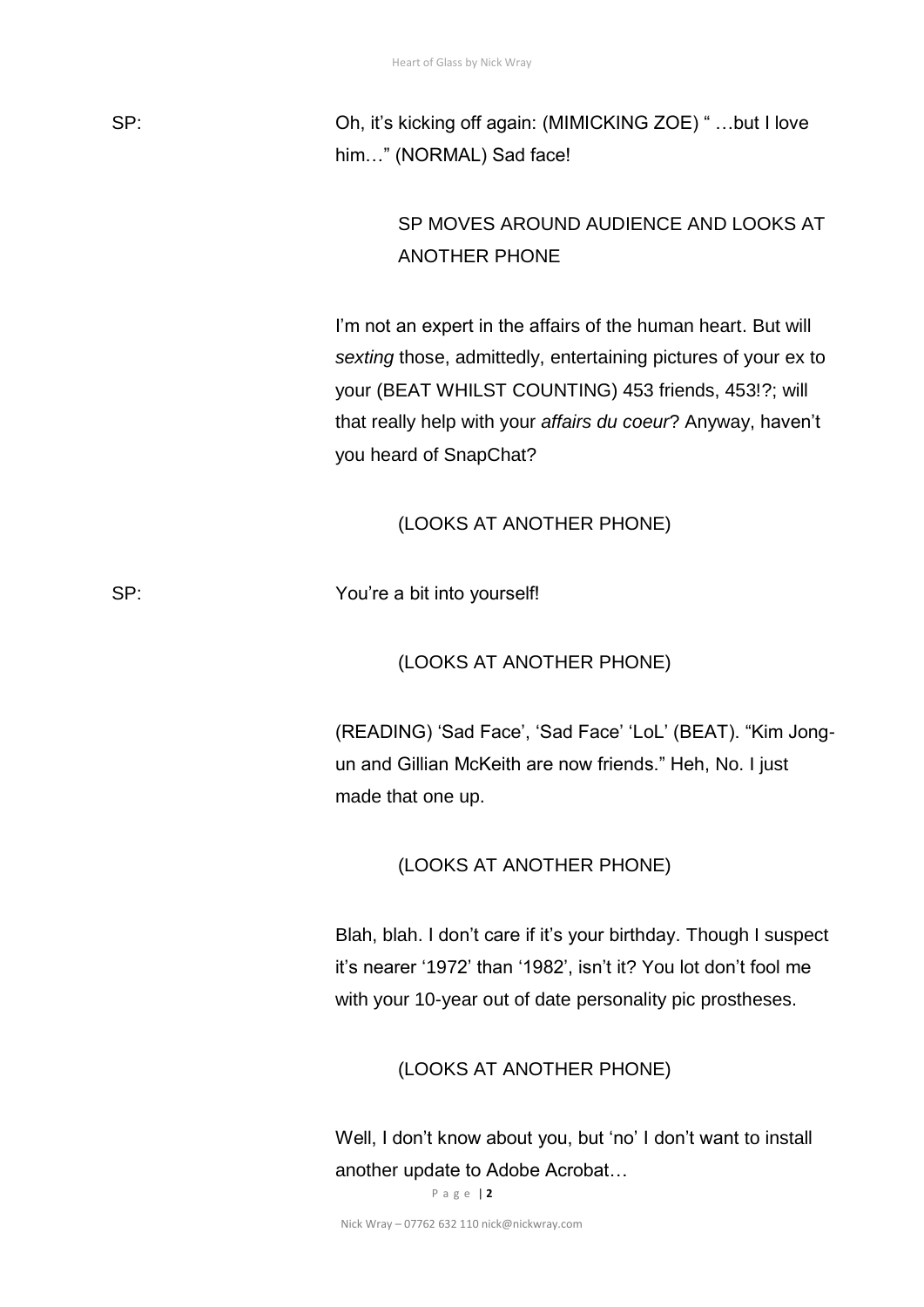# (LOOKS AT ANOTHER PHONE)

| SP: | (COD SADLY) They say no man is an island. But are we<br>alone in a sea of virtual friends (CONSOLING PAT ON<br>AUDIENCE MEMBER'S SHOULDER).                                                                                                                                                                                    |
|-----|--------------------------------------------------------------------------------------------------------------------------------------------------------------------------------------------------------------------------------------------------------------------------------------------------------------------------------|
|     | (SELECTS SEAT EM IS SITTING IN AND LOOKS<br>AT HER PHONE)                                                                                                                                                                                                                                                                      |
|     | (TO EM) A Selfie? A Selfie? The selfie's so dead. Don't you<br>know it's all about 'Wearables', now.                                                                                                                                                                                                                           |
| EM: | Wearables?                                                                                                                                                                                                                                                                                                                     |
| SP: | 'Wearables'! Wireless body sensors? Trending, hello!?<br>Everyone's talking about them. Your own digital physician,<br>no two-week-wait appointment. Sensors to Tweet your blood<br>sugar levels, and kidney functions, moment-by-moment to<br>your iPhone. An Android Dr Kildare, always on, always to<br>hand. Just-For-You? |
| EM: | We'll I have been feeling a bit stressed.                                                                                                                                                                                                                                                                                      |
|     | <b>SP TURNS TO AUDIENCE</b>                                                                                                                                                                                                                                                                                                    |
| SP: | Don't we all?                                                                                                                                                                                                                                                                                                                  |
|     | <b>SP TURNS BACK TO EM</b>                                                                                                                                                                                                                                                                                                     |
|     | Here come with me. Try one.                                                                                                                                                                                                                                                                                                    |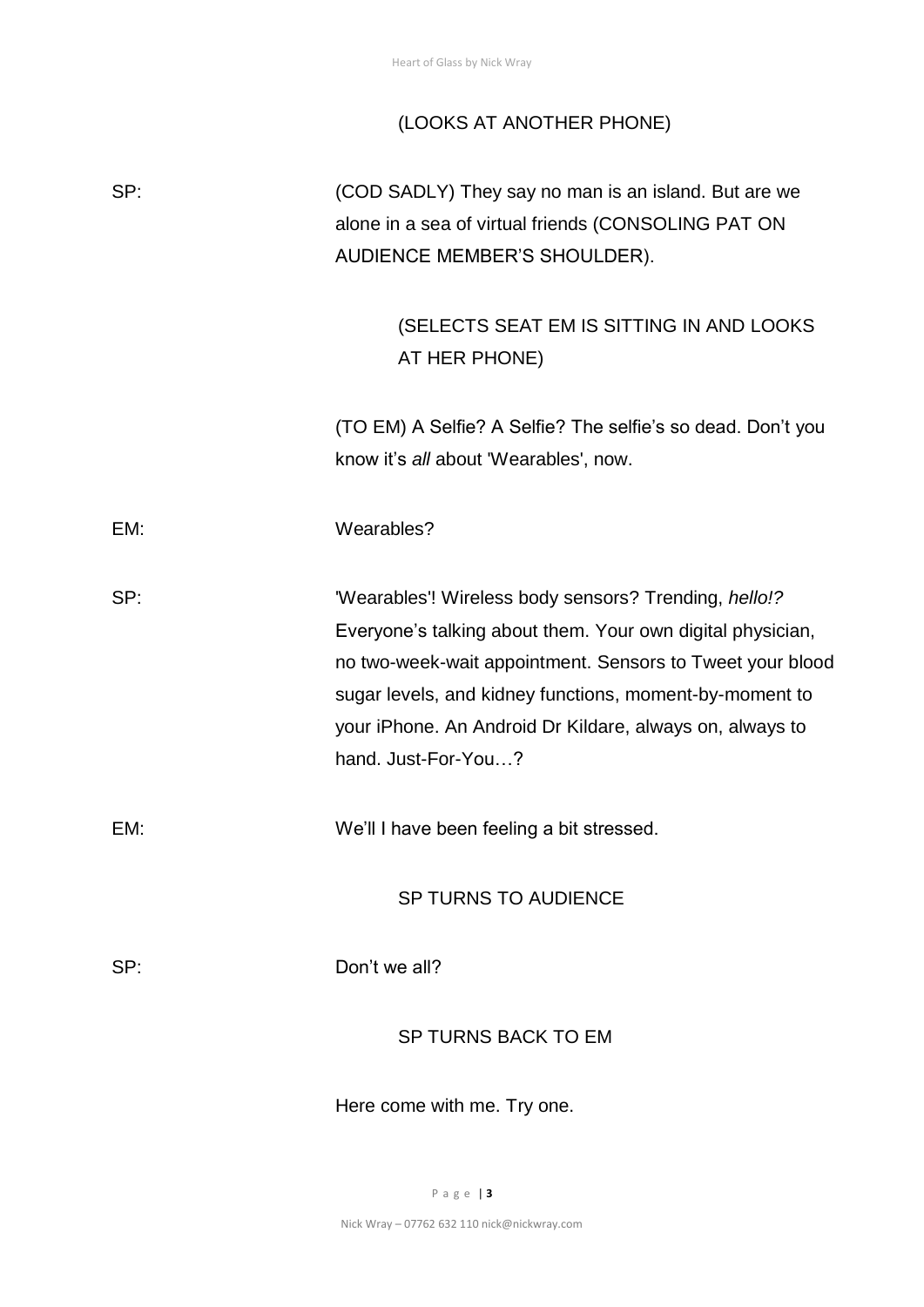SP & EM MOVE ONTO STAGE. SP HANDS EM A 'WEARABLE'. A LARGE STICKING PLASTER WITH A BARCODE DRAWN UPON IT. EM PUTS IT ON THE SKIN ON THE SIDE OF HER BODY.

SP: (TO EM) Your very own microscope; a check on the inner you? Borderline anaemia? (POINTS TO WEARABLE PATCH) This'll do nicely. (TURNS TO AUDIENCE) Your aches & pains, Sir? *Your Wearable will you tell you how to make it bearable!* (LOOKS AT OTHER INDIVIDUALS IN AUDIENCE). A funny itch solved for you? Or over there – a prescription for that nagging doubt?

## SP TURNS BACK TO EM WHO IS TAKING SWIG FROM TAKE-AWAY COFFEE CUP

Ah! Something to lower your Starbucksed-blood pressure. (SOLICITOUSLY.) I know you've been too busy with all your email, to keep an eye on that, um, um…?

EM: 'Em'. My name's Em.

SP: Funny. Somehow, I thought you were an Em. (PAUSE, LOOKS MEANINGFULLY AT AUDIENCE) 'Wearables'; a

> EM SMILES, THEN GETS DISTRACTED BY MESSAGES APPEARING ON PHONE.

EM: Look! It's working already. Oh. An invite to a Bupa health screen?

Godsend, really…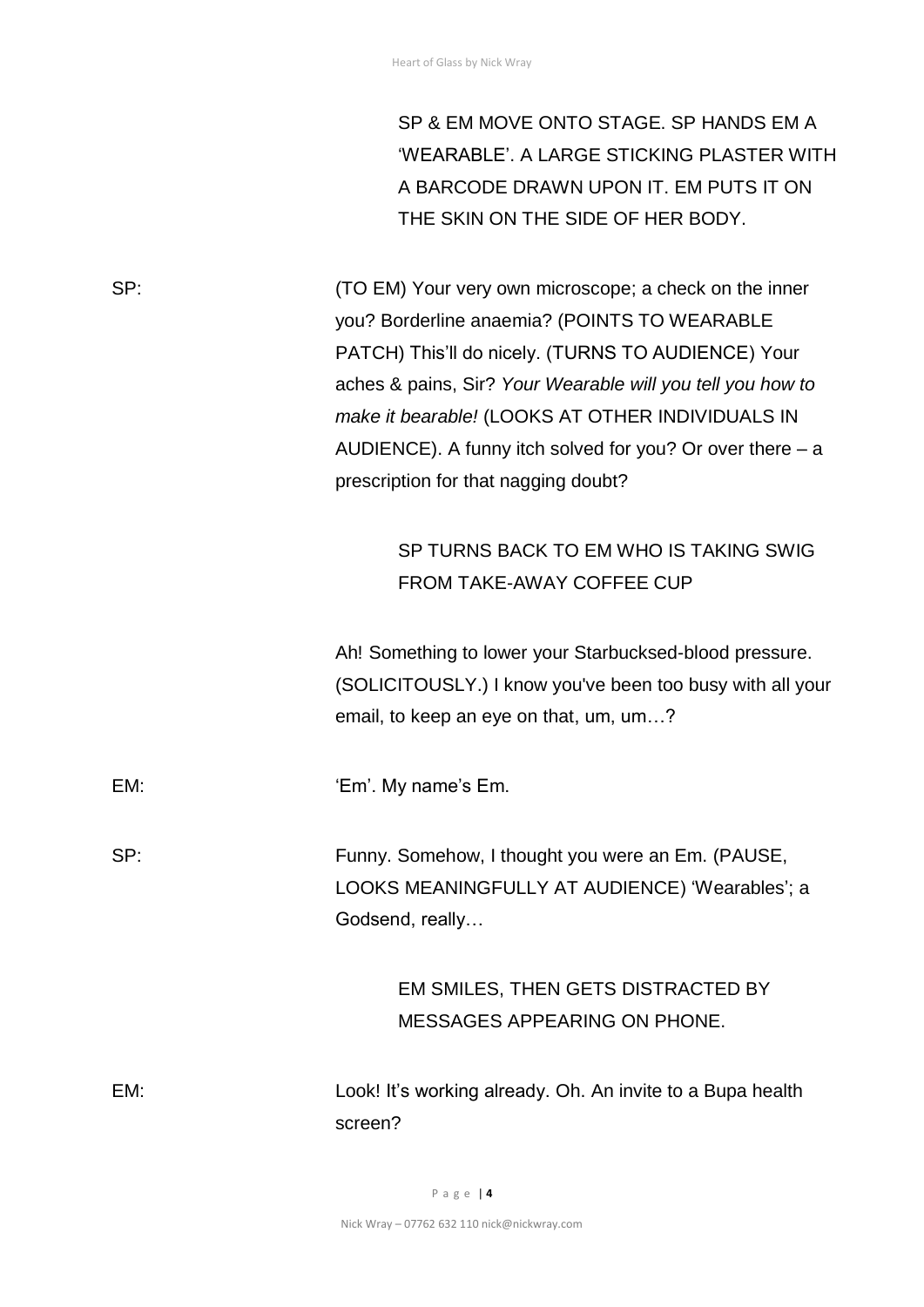#### SP LOOKS OVER EM'S SHOULDER

| SP:      | (CONSPIRATORIALLY, POINTING AT EM'S PHONE)<br>Texted nostrums for the day after the night before? Salvation<br>by patent medicine!                                                        |
|----------|-------------------------------------------------------------------------------------------------------------------------------------------------------------------------------------------|
| EM:      | And it says if I click 'yes', now, I can collect it pre-paid from<br>my nearest pharmacy!                                                                                                 |
| SP:      | Your Wearable knows where that is, too.                                                                                                                                                   |
| EM:      | Clever! And 10 per cent off, if I buy now.                                                                                                                                                |
| SP:      | 10 per cent?! And no waiting room ennui. Look, it's<br>suggesting something to make you happy.                                                                                            |
| EM:      | (ANNOYED) And something to make me thin?                                                                                                                                                  |
| SP:      | (ASIDE TO AUDIENCE) Skinny latte next time, methinks?<br>(BACK, CONSOLINGLY TO EM). It's a prototype. But think<br>about it. Your own microscope to check and protect and<br>perfect you? |
| EM:      | 'Physician heal thyself'?                                                                                                                                                                 |
| SP:      | Well, maybe with a bit of help from Boots and Superdrug,<br>and something in the small print about Glaxo Smith Kline<br>having access to your body's 'metadata'. Whatever!                |
| SP & EM: | (TOGETHER) Whatever! And we can all do it now.                                                                                                                                            |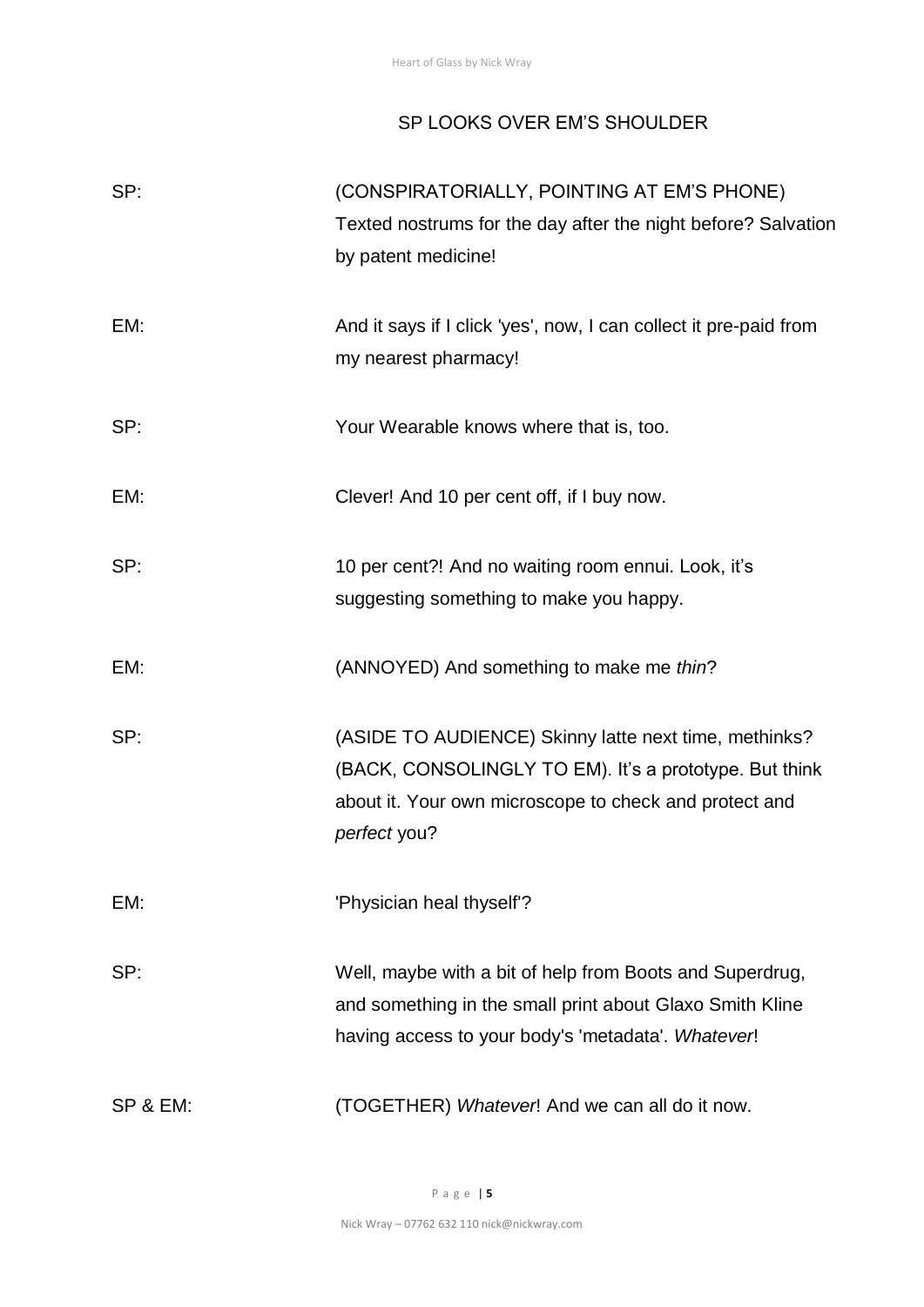SP AND EM TURN TO AUDIENCE AND HAND OUT SOME WEARABLE PLASTERS TO FRONT ROW, ENCOURAGING AUDIENCE TO PUT THEM ON THE BACK OF THEIR HANDS.

SP: (TO AUDIENCE) Listen! We're radio-active. All of us. Can you hear it? The ether's singing our song. Setting us free.

EM: (EM SMILES) I'm going to tell everyone about it! (STARTS TEXTING ETC ON PHONE)

> AS EM BUSY TEXTING, ETC, SPREADING THE WORD ON WEARABLES. SP WALKS BEHIND HER LOOKING AT EM'S PHONE.

SP: She's Linked-In to all and sundry: gym bunnies and playground mummies; cut-and-pasters & party makers…

> TURNS TO AUDIENCE. PLAYS WITH SIDE FRAME OF GLASSES AS THOUGH SCROLLING A MOUSEWHEEL THROUGH DATA

And what about you, mmmhhh? Networked narcissists. Blimey! Necrophiliacs and neo-Nazis, too.

> GOES BACK AND LOOKS OVER EM'S SHOULDER WHO IS OBLIVIOUS

SP: See. They can't stop themselves. In the office, at home travelling on the underground: checking their Vitamin C, B12's, optimising their fecundity and fertility. Yes Wearables are really nailing the 'me' in social me-dia.

P a g e | **6**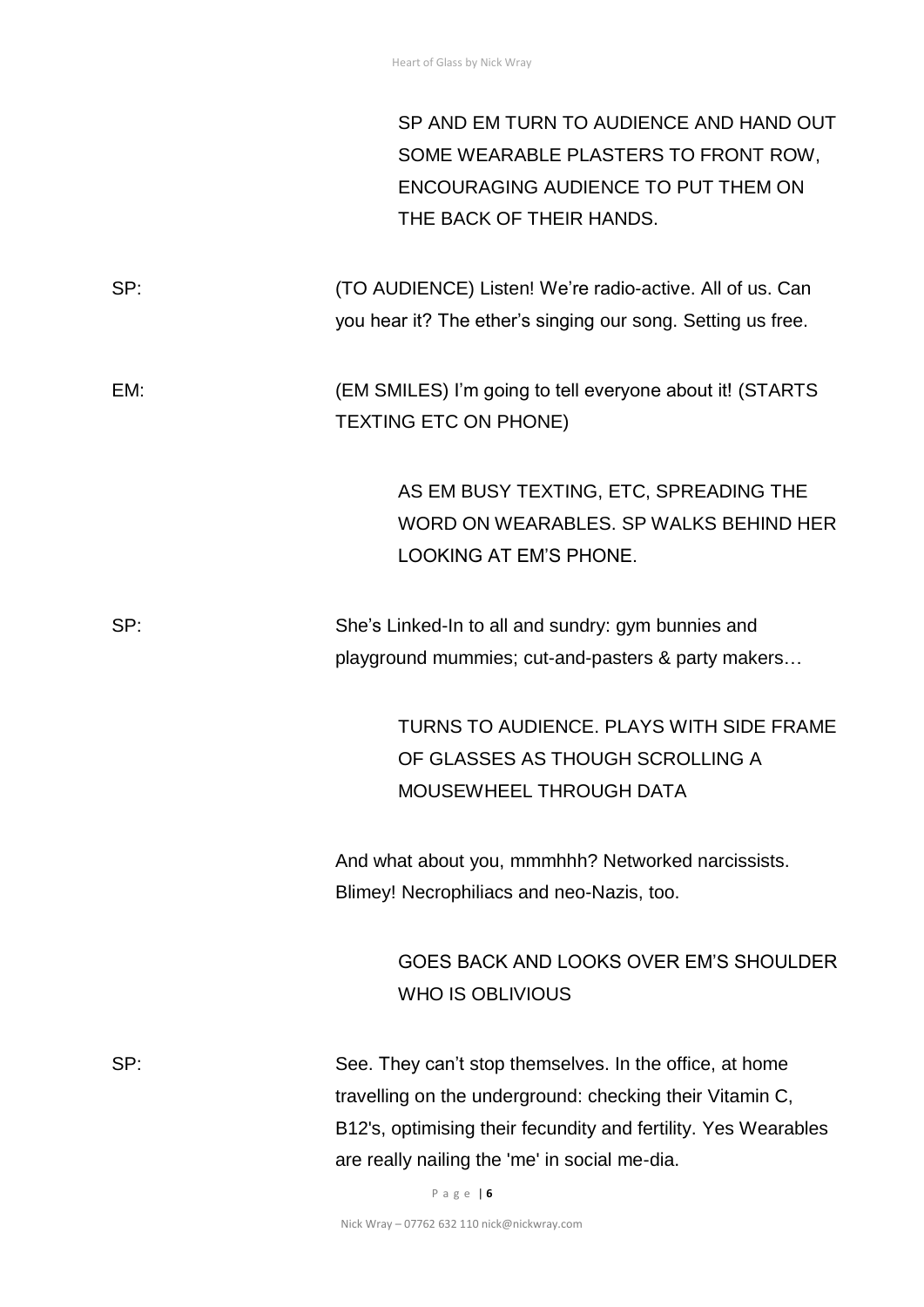PLAYS WITH SIDE OF GLASS FRAMES AND SMILES DANGEROUSLY AT EM. (IF AVAILABLE, SPOTLIGHT DIRECTED ON EM'S TOP WHICH BECOMES TRANSPARENT ALLOWING AUDIENCE TO SEE ZEROS AND ONES IN MAKE-UP UPON HER SKIN).

EM: (TURNS TO AUDIENCE) I didn't notice. The Glass Hackers. Like him. Cracking feeds from 'Wearable' users.Like me…like *you*. Intercepting what state we were in, not just your blood pressure, our levels of boredom...

SP: (LACIVIOUSLY PEERING AT EM) or *arousal*…

EM: It gave people, people like him, an edge; in the office, and at home.

SP: (OPPOSITE EM SMUGLY) Chatting someone up in a theatre bar...

> TAKES GLASSES OFF AND BLOWS ON THEM COCKILY. REPLACES THEM AND STARES AT EM

EM: (TO AUDIENCE) So, when someone said they knew how you were feeling, it was true...literally.

> SP MOVES BEHIND EM AND FEELS HER FOREHEAD, RUBS HER SHOULDERS AND THEN SUDDENLEY GRABS FOR HER HEART, DONE TO SIGNAL POWER AND A LATENT, SEXUAL, PREDATORY MOTIVE.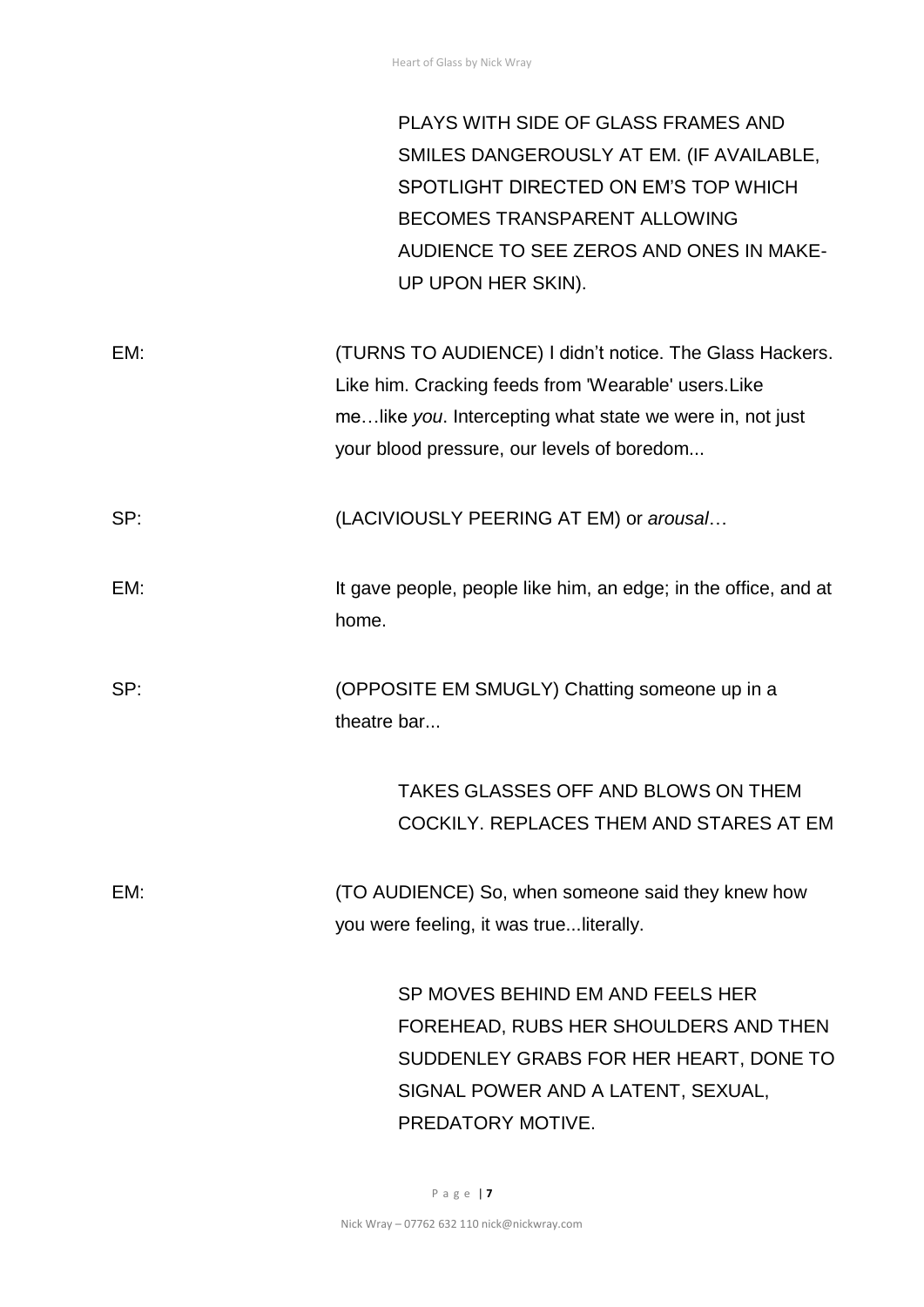| SP: | The good ones, (SMUGLY) like me. We've learned to suck<br>metadata from the cloud too. (MIMES PICKING<br>DOCUMENTS FROM AIR). (TO EM) I know more about you<br>in the now, in the past, the future, than you do.                                                                                                                                                                                                                                                                                                                                                    |
|-----|---------------------------------------------------------------------------------------------------------------------------------------------------------------------------------------------------------------------------------------------------------------------------------------------------------------------------------------------------------------------------------------------------------------------------------------------------------------------------------------------------------------------------------------------------------------------|
| EM: | (TO SP) Sometimes, for a moment, when you're not<br>distracted or double-checking your blood sugar, you can see<br>it in their eyes, in their <i>narrator</i> smiles. (SP GRINS). Your<br>heart rate, bank balance, the mirror of your soul, flickering in<br>their glasses. They know what you're thinking. Before you<br>even know. They really 'Get you.' Can read you like a book.<br>Correlate and plot you. Work out the part you're going to<br>play in their life. They can see you, well (TOUCHES<br>WEARABLE PLASTER), wearing your heart on your sleeve. |
| SP: | (TO AUDIENCE) Listen (BEAT). Can you hear it? All those<br>little bytes and data dimes, trickling along the network?<br>Turning into (PATS CHANGE OUTSIDE TROUSER<br>POCKET WHILT THRUSTING GROIN OUT SEXUALLY)<br>liquid gold.                                                                                                                                                                                                                                                                                                                                     |
| EM: | (TO SP) I never really noticed. Until it was too late.<br>Monitoring my inner-me, checking my pulse. But not its beat.<br>Drowning in numbers. (EM LOOKS AT PHONE) Hang on a<br>minute, my blood sugar's up.                                                                                                                                                                                                                                                                                                                                                        |
| SP: | I know.                                                                                                                                                                                                                                                                                                                                                                                                                                                                                                                                                             |
| EM: | (TO SP) Where was I? What was that phrase a while back?<br>Never?                                                                                                                                                                                                                                                                                                                                                                                                                                                                                                   |
| SP: | Mindful. Mindful's the word you're trying to remember.                                                                                                                                                                                                                                                                                                                                                                                                                                                                                                              |